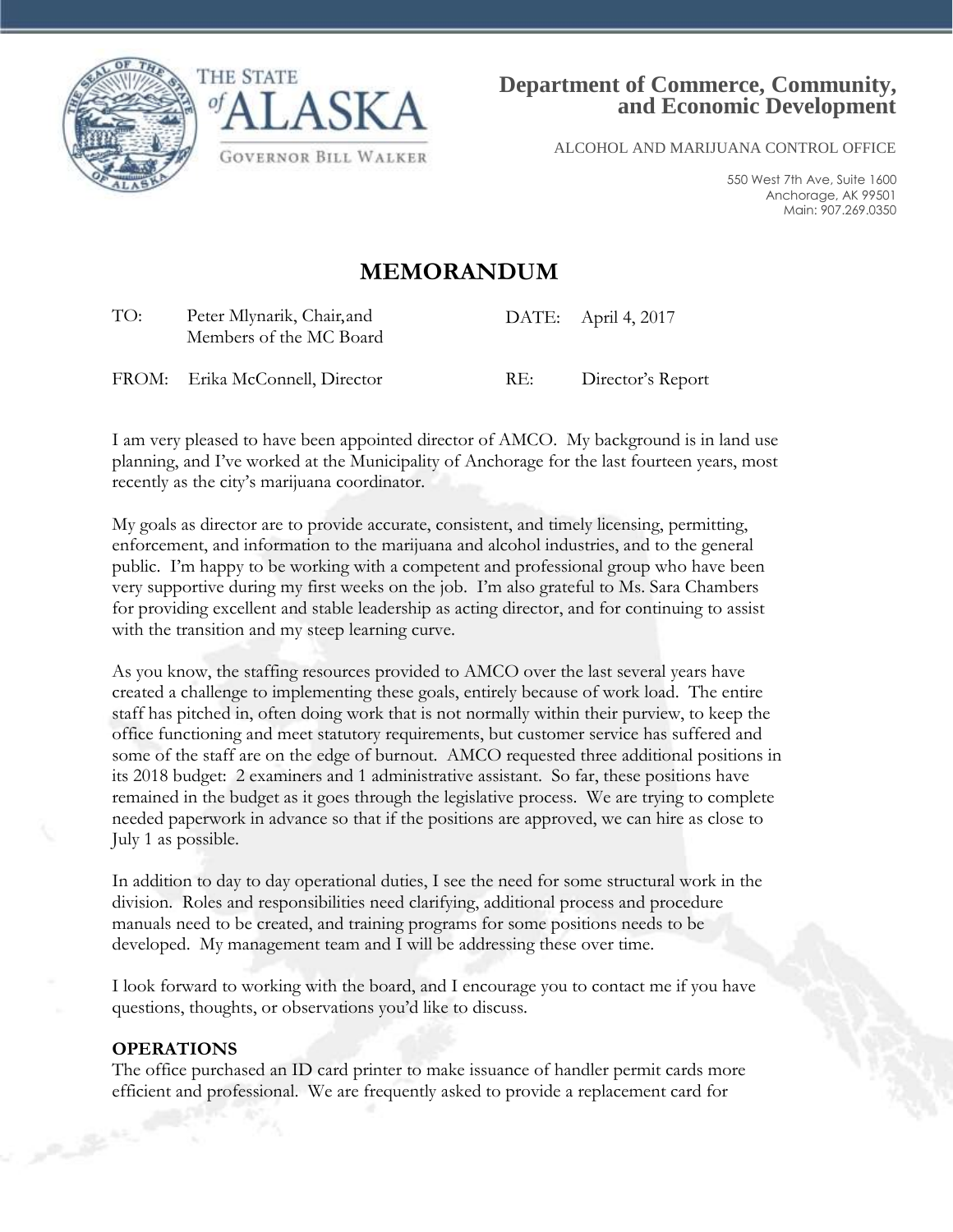McConnell/Director's Report MCB April 4, 2017 Page 2

handlers whose permit card has been lost or destroyed. As the time, effort, and supplies that go into generating a replacement card are essentially the same as generating the original card, the office is instituting a \$50 fee to replace handler permit cards that are lost or destroyed. This is supported by 3 AAC 306.100(e) which says, "The fee for a marijuana handler permit card is \$50."

# **LEGISLATION**

### **SB 6: Industrial Hemp Production**

This bill will create, under the Division of Agriculture within DEC, an industrial hemp cultivation and manufacturing program. It specifically excludes cannabis and cannabis products with 0.3% or less THC from AMCO regulation.

SB 6 was passed out of Senate Resources and Senate Judiciary with amendments made in both committees and is currently in Senate Finance.

### **SB 63: Regulation of Smoking**

This bill affects any plant product or vapor product intended for inhalation. It proposes to impact AMCO in three primary ways:

- 1. Restricts smoking in an enclosed area inside a restaurant or bar, within 10 feet of an entrance to a bar or restaurant licensed under AS 04, or at a cigarette/e-cig retail store licensed under AS 04.11 to serve alcohol at an outdoor location
- 2. Does not restrict smoking at a business licensed under AS 17.38 that is in a freestanding building, though other restrictions are placed on marijuana businesses that may wish to allow onsite consumption via smoking or e-cigarette inhalation
- 3. Permits AMCO staff acting as peace officers to enforce laws enacted under this statute.

SB 63 was passed out of Senate Health and Social Services and Senate Finance (with amendments), and passed the full Senate on March 27. After transmittal to the House, it was referred to House Community and Regional Affairs and House Judiciary, but its first hearing in HCRA has not yet been scheduled.

#### **HB113: Driving Under Influence: Marijuana**

No hearing has been scheduled for this bill

## **FYI Only:**

- o SB 15: E-Cig Sale To and Possession By Minor (In Senate Judiciary)
- o HB 42: Forfeiture 7 Seizure: Procedure, Limits (In House Judiciary)
- o SB 76: Alcoholic Beverage Control; Alcohol Reg (No hearing yet scheduled.)—SB 76 is a 112-page rewrite of the alcohol statutes that has been in the works since 2012. If/when this bill passes, the office will begin a regulations project to rewrite the alcohol regulations.

## **AUDITS**

- FBI Audit of Criminal Justice Information Security (CJIS) in late April
- Legislative audit of MCB and ABC is currently underway